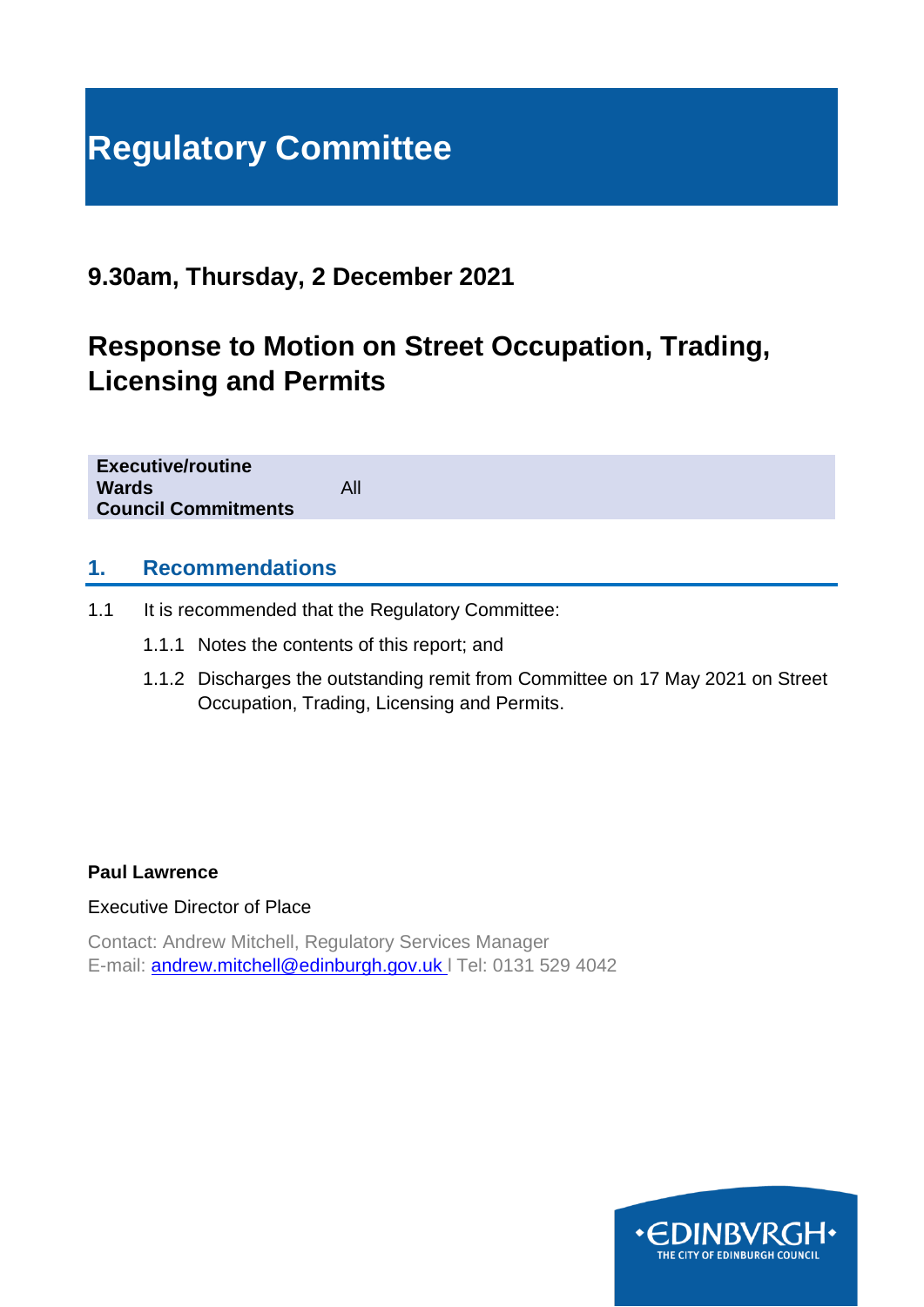**Report**

# **Response to Motion on Street Occupation, Trading, Licensing and Permits**

# **2. Executive Summary**

2.1 This report provides an update on the measures taken to help the hospitality sector and explains the practical difficulties of introducing further short-term measures for other types of licence holders.

#### **3. Background**

- 3.1 The Council has been working closely with the business community to support hospitality business recovery as restrictions relating to the COVID-19 pandemic are relaxed. The restrictions implemented by the Scottish Government to reduce the transmission of COVID-19 have disproportionately affected the hospitality sector, with a requirement to remain closed for an extended period, and thereafter restrictions on the number of customers that venues are permitted to accommodate.
- 3.2 On [6 August 2020](https://democracy.edinburgh.gov.uk/documents/s25032/Item%206.6%20-%20Supporting%20Local%20Businesses.pdf) the Policy and Sustainability Committee agreed to waive fees for road occupation permits for tables and chairs from 1 July 2020 – 31 October 2020.
- 3.3 In March 2021, as the city emerged from the second period of lockdown, the Council Incident Management Team (CIMT) approved the suspension of parking/kerbside restrictions to accommodate outdoor hospitality space where this was possible (with the associated costs not passed on to the applicants) and the suspension of charges for tables and chairs permits until 30 September 2021 at the earliest. These suspensions applied across the city.
- 3.4 The Council budget includes provision for charges to be levied for permits for Tables and Chairs. The cost is calculated per square metre (with a slightly higher charge in the World Heritage Site (WHS) than elsewhere in the city). The Council would normally seek to recover income from parking charges (and generally seeks to recover these costs when parking suspensions are applied for events).
- 3.5 In addition, certain businesses require licences for the sale of alcohol and some outdoor construction requires planning consent.
- 3.6 The application process for using outdoor spaces for tables and chairs was streamlined in 2020 as part of a drive to support Edinburgh's economic recovery. The aim was to help businesses to safely make use of outside space and, even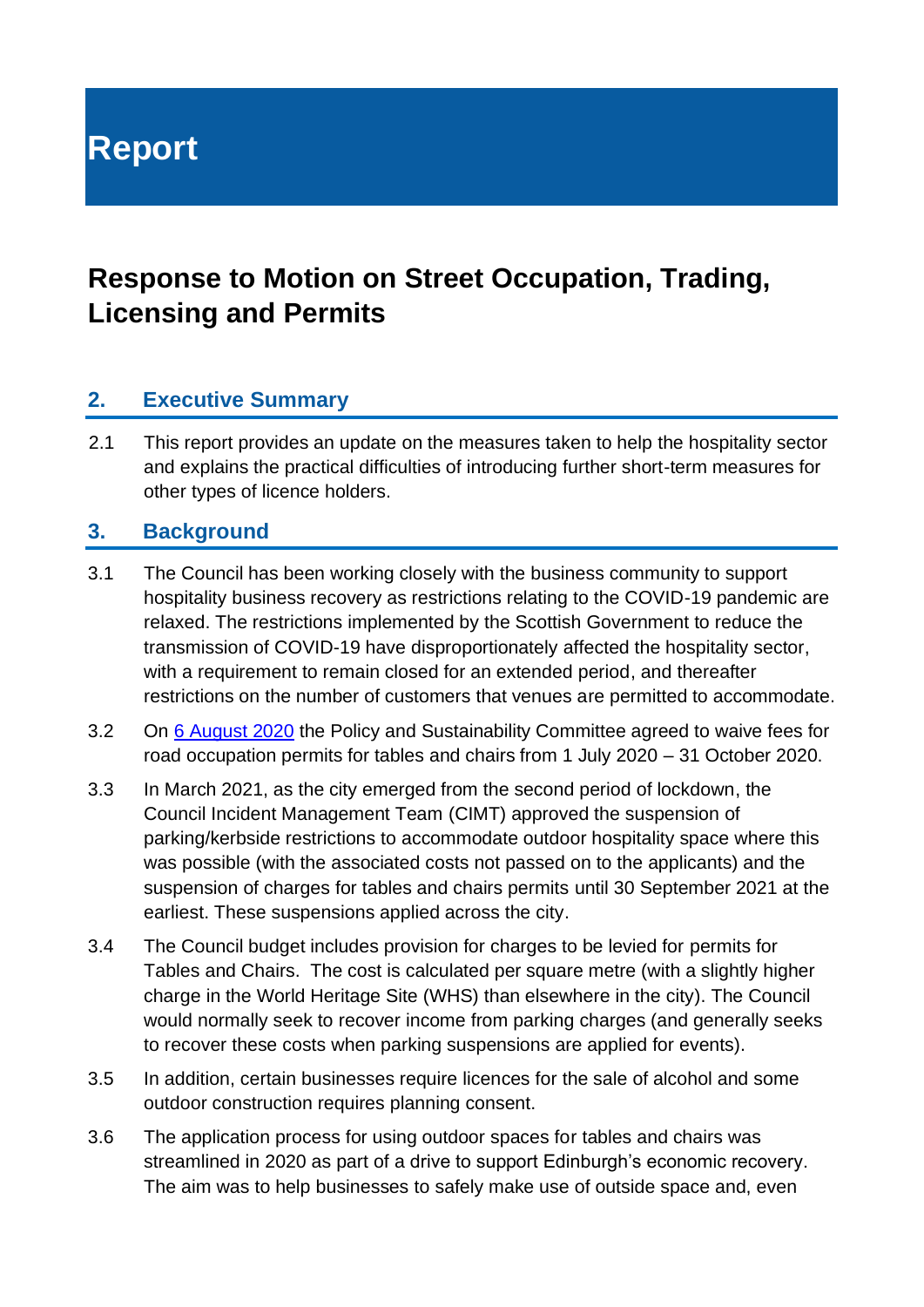though there have been no associated charges, businesses were required to follow this process so that the Council is fully aware of what is being placed on the city's roads and pavements.

3.7 The decision to suspend parking/kerbside restrictions charges and charging for tables and chairs permits, as well as the relaxation of planning enforcement, has been welcomed by hospitality businesses across the city and has led to an increased number of businesses utilising space outside for hospitality purposes.

# **4. Main report**

#### **Outdoor Hospitality Permits**

- 4.1 The suspension of parking/kerbside restrictions and charges for tables and chairs permits was due to end on 30 September 2021.
- 4.2 On 6 September 2021, CIMT agreed the following recommendations following discussion/feedback with business community representatives:
	- 4.2.1 Extend the suspension of parking/kerbside restrictions to 31 October 2021;
	- 4.2.2 Continue to take a relaxed approach to planning enforcement until 31 October 2021. Thereafter planning consent would be required for any structures;
	- 4.2.3 Extend the suspension of charges for outdoor hospitality permits (tables and chairs) to 31 December 2021; and
	- 4.2.4 Review the process for outdoor hospitality permits and to improve/streamline the process by 31 March 2022. Any new approach would come into effect from 1 April 2022.
- 4.3 Council officers have worked closely with local businesses to support the recovery of businesses.
- 4.3 This decision was retrospectively reported to the Policy and Sustainability Committee on [5 October 2021](https://democracy.edinburgh.gov.uk/documents/s37916/Item%207.19%20-%20Adaptation%20and%20Renewal%20Update.pdf) as part of the Adaptation and Renewal report.

#### **Street Occupation, Trading, Licensing and Permits**

- 4.4 The motion agreed by Committee asked for information on further measures that could be taken to help street traders and other licence holders. The flexibility that the Council has is limited by financial and legal restrictions on what a licensing authority can do.
- 4.5 As previously reported to Committee, the financial impact of COVID-19 on licensing income has been significant. For the financial year 2020/21 the income from Civic licences dropped by £0.780m. The Council was given one off monies by the Scottish Government to cover some of this loss (£0.450m).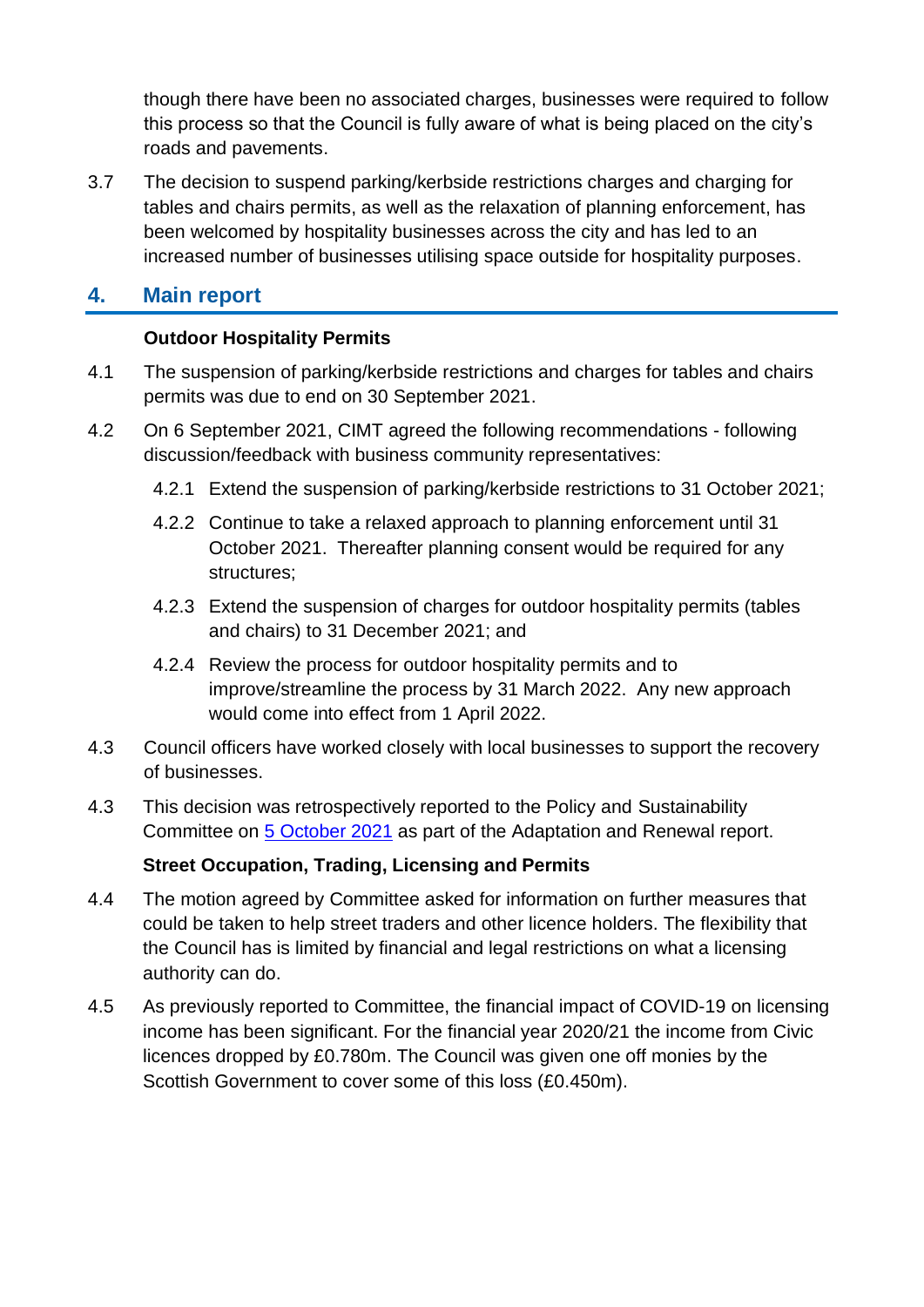#### **Financial Measures**

4.6 In 2021/22, the current income forecast is down by approximately £0.380m. It remains unknown how income from Civic licences will recover over the remainder of the financial year. Any further fee reductions or waivers cannot be met from existing budgets and would need to be approved by the appropriate committee. There is also an issue of fairness, in that offering any targeted fee reductions to licence applicants would inevitably create pressure from holders of other types of licences who would seek similar reductions.

#### **Alternative Measures**

- 4.7 The alternative to waiving fees would be to consider whether there is an option to amend policies to allow additional trading space. Committee will be aware that within the City Centre most spaces which are suitable for trading have been occupied by long term licence holders for many years, with several applications for new spaces refused by the Licensing Sub-Committee as not being suitable.
- 4.8 Where possible temporary licences have been issued, assuming that there is sufficient space. However, Committee will be aware that the space in the city centre is often used for events, civic processions and hospitality. There is a danger that granting additional licences or relaxing policies could have the unintended consequence of limiting the ability to stage these events.
- 4.9 As a result, there are practical difficulties in granting permanent licences for these additional pitches, as the licence holder would have protections under the legislation. In those circumstances, bringing the use of this space to an end exposes the council to the risk of legal challenge. At the very least, the process would be protracted if there was an appeal against any decision to refuse or suspend a licence.
- 4.10 Finally, members will be aware that policy changes would normally be subject to public consultation. If changes were implemented without such consultation, there is a risk that the Council would be vulnerable to legal challenges if an objection was received or a licence applicant were to appeal the decision in the courts.

# **5. Next Steps**

5.1 Committee agreed to postpone work on reviewing the street trading policy until the city had recovered sufficiently from the disruption caused by COVID-19. It is intended to review this in 2022 and to keep Committee updated on progress.

# **6. Financial impact**

6.1 It is anticipated that the further suspension of parking to 31 October 2021 will result in approximately £7,000 of lost revenue for the Council. Waiving the fee for tables and chairs permits to 31 December 2021 is also likely to result in approximately £125,000 in lost revenue.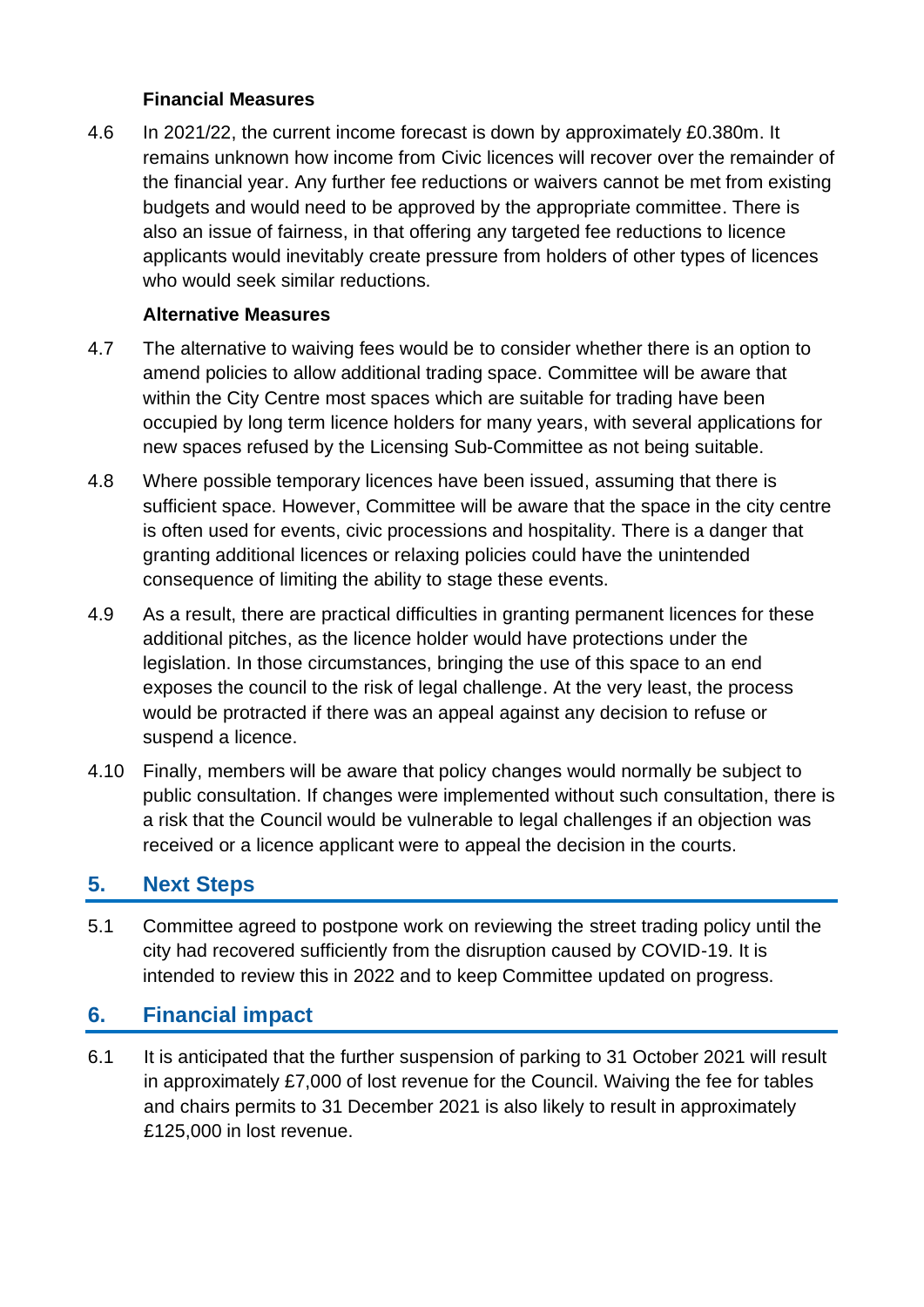# **7. Stakeholder/Community Impact**

- 7.1 The contents and recommendations neither contribute to, nor detract from, the delivery of the three Public Sector Equality Duties.
- 7.2 The contents and recommendations described in the report do not deliver any outcomes relating to the ten areas of rights, nor do they enhance or infringe them.
- 7.3 There is no environmental impact arising from the contents of this report.

# **8. Background reading/external references**

8.1 None.

# **9. Appendices**

9.1 Appendix 1 – Motion from Regulatory Committee on 17 May 2021